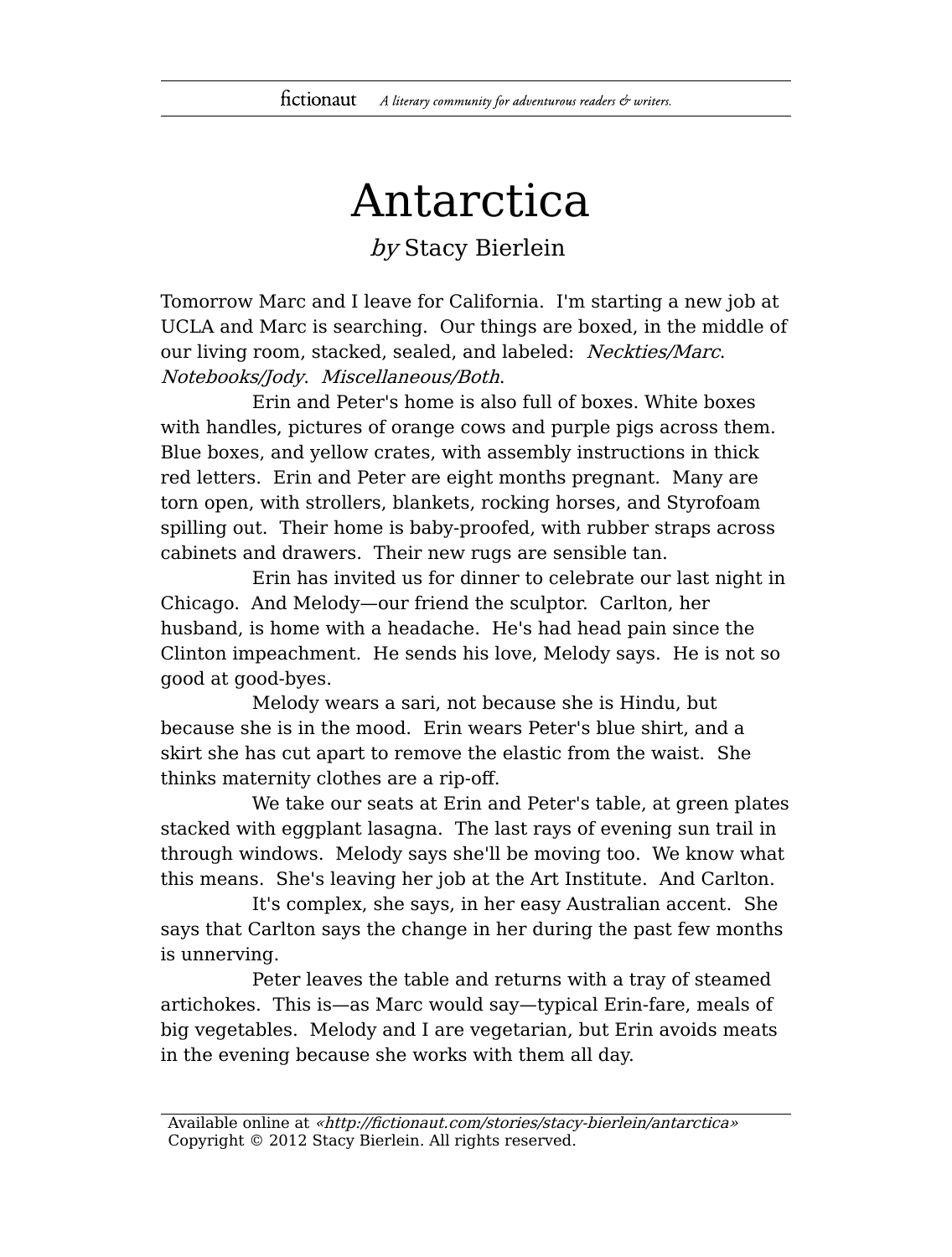Erin is a flavor broker. In the frozen dinners her clients produce, it is always the same piece of meat. Erin provides the flavor packages that turn the meat to Salisbury Steak, Birmingham Beef, or Pepper Delight. Her clients joke that her maternity leave could face Middle America with naked beef. They have to hold their stomachs at the thought.

Erin tries to convince Melody she hasn't changed. Melody says Carlton's too wealthy for her after all. We pretend to understand. Carlton holds the patent on a heated ice-scraper mitt. It allows people to de-ice their windshields and warm their fingers at the same time.

Already, Erin and Peter's home smells like baby powder.

We'd planned to catch one last concert on the lakefront, but it's humid, overcast, and I feel tired from packing. Erin and Melody look relieved when we say we'd rather watch 20/20: The Interview. Barbara Walters sits down with Monica Lewinsky. Erin gestures us to the living room. She holds an artichoke heart in her mouth.

We drink tea in front of the television. Erin drinks Pregnancy Blend. She insists we should have drinky-drinks, real drinks, even if she can't. She has sworn off alcohol, sugar, coffee, seafood, soda, hair color, nail polish, computers, and convertibles. Erin says I look pale, then asks if I'm menstruating.

Since Erin has become pregnant, we have become the sort of people who discuss bodily functions. Erin tells us that her periods used to make her nipples huge. Now she doesn't recognize her nipples at all. It's like some other woman's breasts in the mirror.

As she goes on to something else, I stay fixated on nipples. I think, on most animals, nipples occur in even numbers. Possums are an exception, I've read. They have as many as twentyfive. Platypuses have none. The milk of a female platypus simply flows from her pores.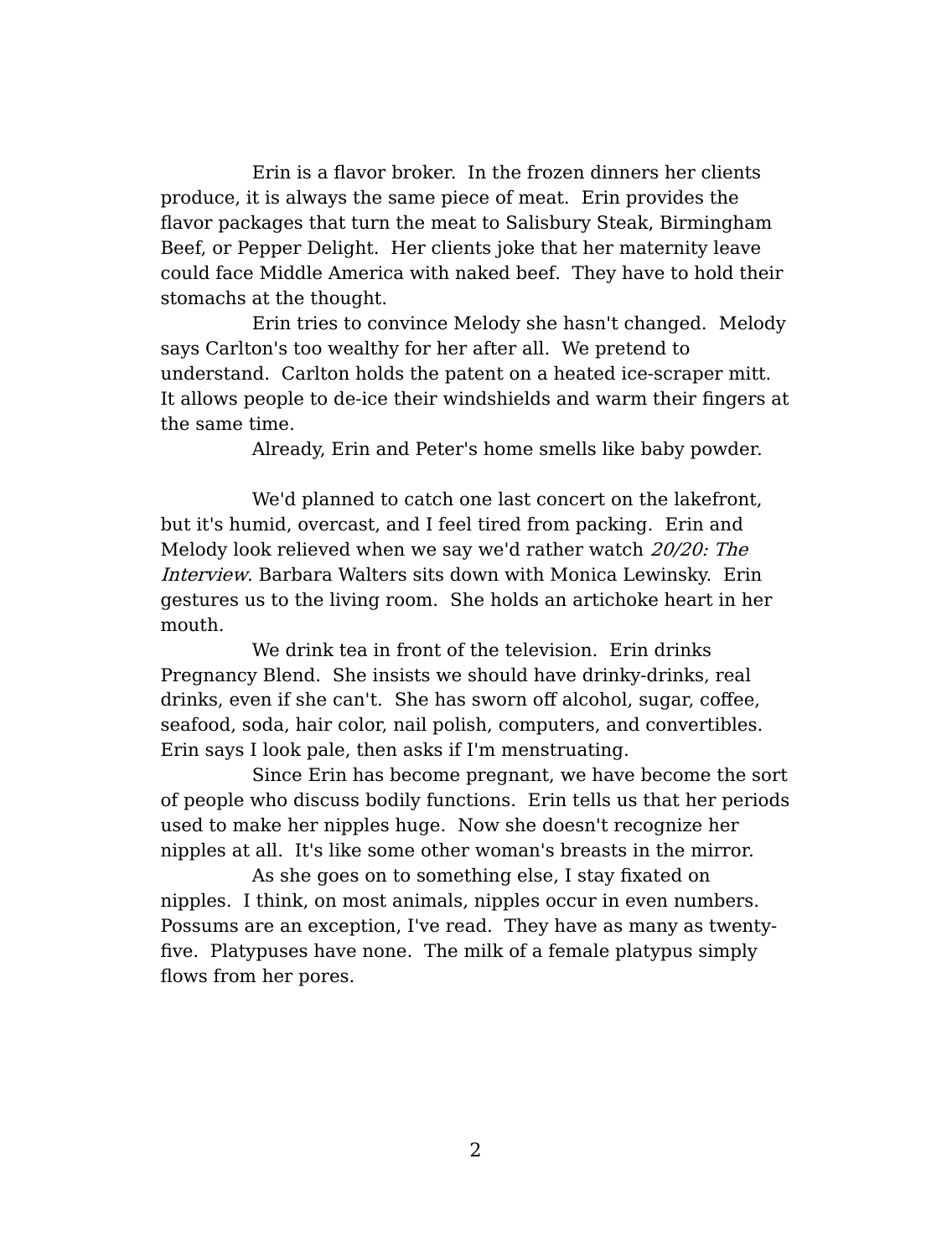Marc moves closer to me on the sofa and nudges me with his elbow. He knows how easily I'm distracted. Earth to Jody, he says. My mind drifts. I'm a drifter.

There is something strange about horse nipples—I can't remember. I try to remember if Melody's sculpted bodies have defined nipples. Marc nudges me again.

Sorry, I tell him.

Then I wonder if Melody realizes that Carlton's friendship is the one Erin and Peter will keep if she goes through with a divorce. Damned, Erin says, I have to pee again.

Last year, when no one was moving, birthing, or leaving, we spent the fourth of July together on the beach. I took a book about Antarctica, a book I couldn't put down. Melody wore headphones, listened to The Cure. The rest of the group lounged on the sand, watched runners on the boardwalk, and took in the sunshine. Erin kept staring at me that day, looking to Marc, asking, Why does that old book fascinate her? Marc shook his head. I burned as I flipped pages. Carlton reached for the sunscreen and said, Because there will always be some amount of ice beneath us.

Melody moves the cradle swing that Peter had been assembling, and sits on the floor in front of us. The pink edges of her sari draw a circle around her. ABC begins a long line of teasers. Peter turns on a fan, which means we have to make the TV louder. The fan oscillates. A horn sounds outside the window, a sharp noise. A Chicago noise.

Melody sighs at the graphic on the television screen, an outline of the profiles of Clinton and Monica Lewinsky. Sometimes your own neediness and desire eclipse the rest of the world, she says. With her accent, the sentence is a poem.

She sips her tea, and adds, I should have cheated on Carlton.

Marc looks at me to see if I react. He should have fooled around on me, she admits.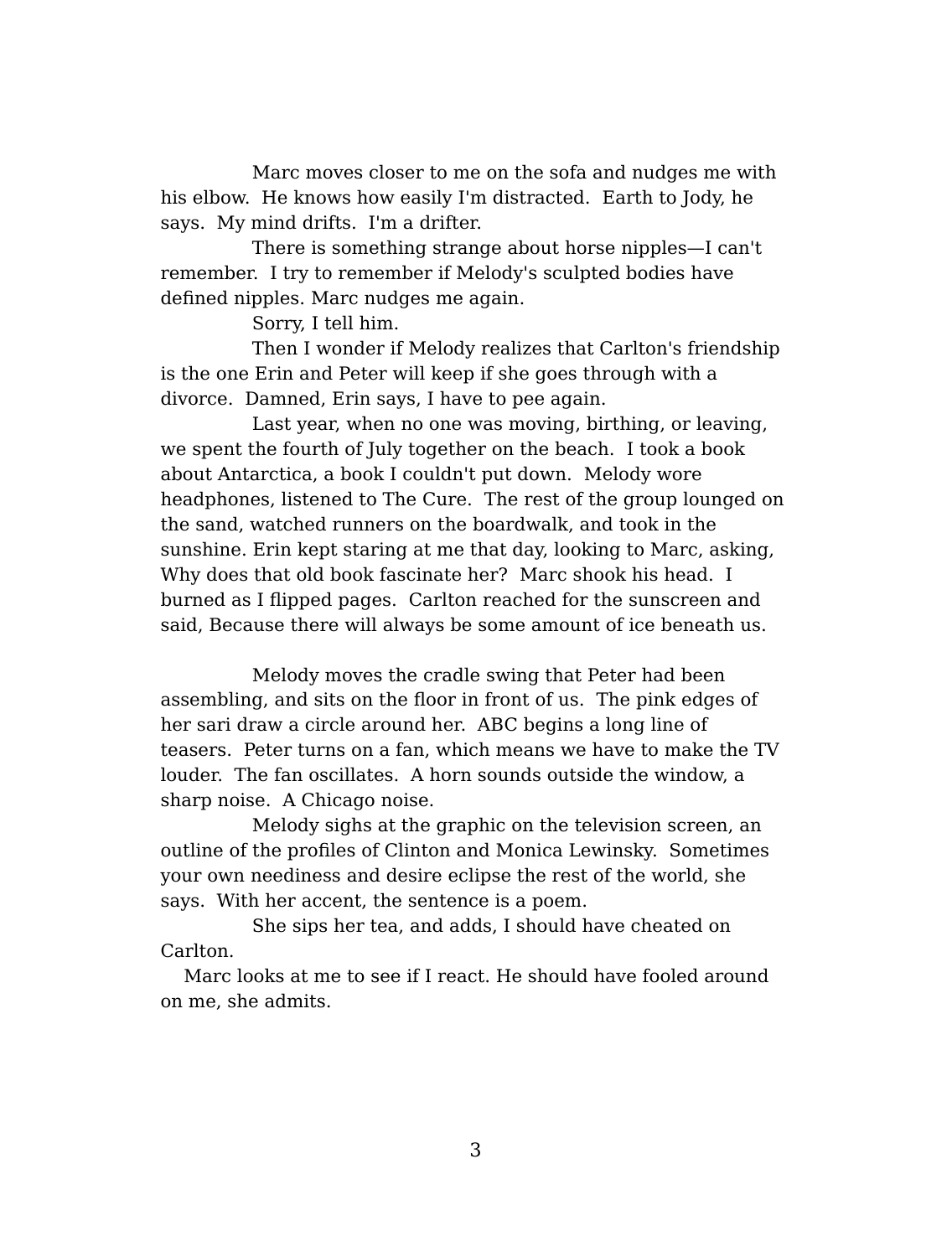I catch Marc nodding. No one says anything for several beats, then Barbara Walters' voice fills the room. ABC has the real Monica Lewinsky in a sitting room, vibrant and doll-like. Her eyes are perfectly round. Sexuality simply flows from her pores.

Erin fidgets in her chair. Outside, the car horn sounds again.

I've had these dreams about Carlton. I climb on Carlton as if he were a tree. I work my body around him, then wait to see what he will do with me. Impatient, I jump to the ground. I dig into the earth around his feet looking for his root system. I lick his anklebones. In my dream life, I am vixen, sculpture, intern, possum, and explorer.

Marc and Peter glance at Melody's sari, then each other.

She's beautiful, I say, when Monica appears again on the screen. Melody agrees, but Erin looks startled. It's not the reaction she expected. We're not supposed to call the other woman beautiful. The other woman is supposed to be whale blubber. Adultery is an iceberg.

Icebergs are hazards that come in blocky, domed, pinnacled and wedged varieties.

She does light up a room, Melody says. That's what he said to her, you know. He said, You light up a room.

There is a song like that, I think. One of Melody's songs. A song that wonders at the way light attaches itself to a girl.

It's just a line, Erin says.

It's just a polite way of saying *you give me a hard-on*, Marc says.

Peter laughs. Peter is the only Republican in the room. Peter puts talc in his shoes.

The media thinks she's fat, Erin says.

I'm so sick of the fat thing, I say.

On the screen she looks porcelain, like Melody could have sculpted her. Her eyes are perfectly lined.

She sounds reasonably smart, Melody says, and looks at Peter, waiting for him to disagree. Peter's not sure. The little curls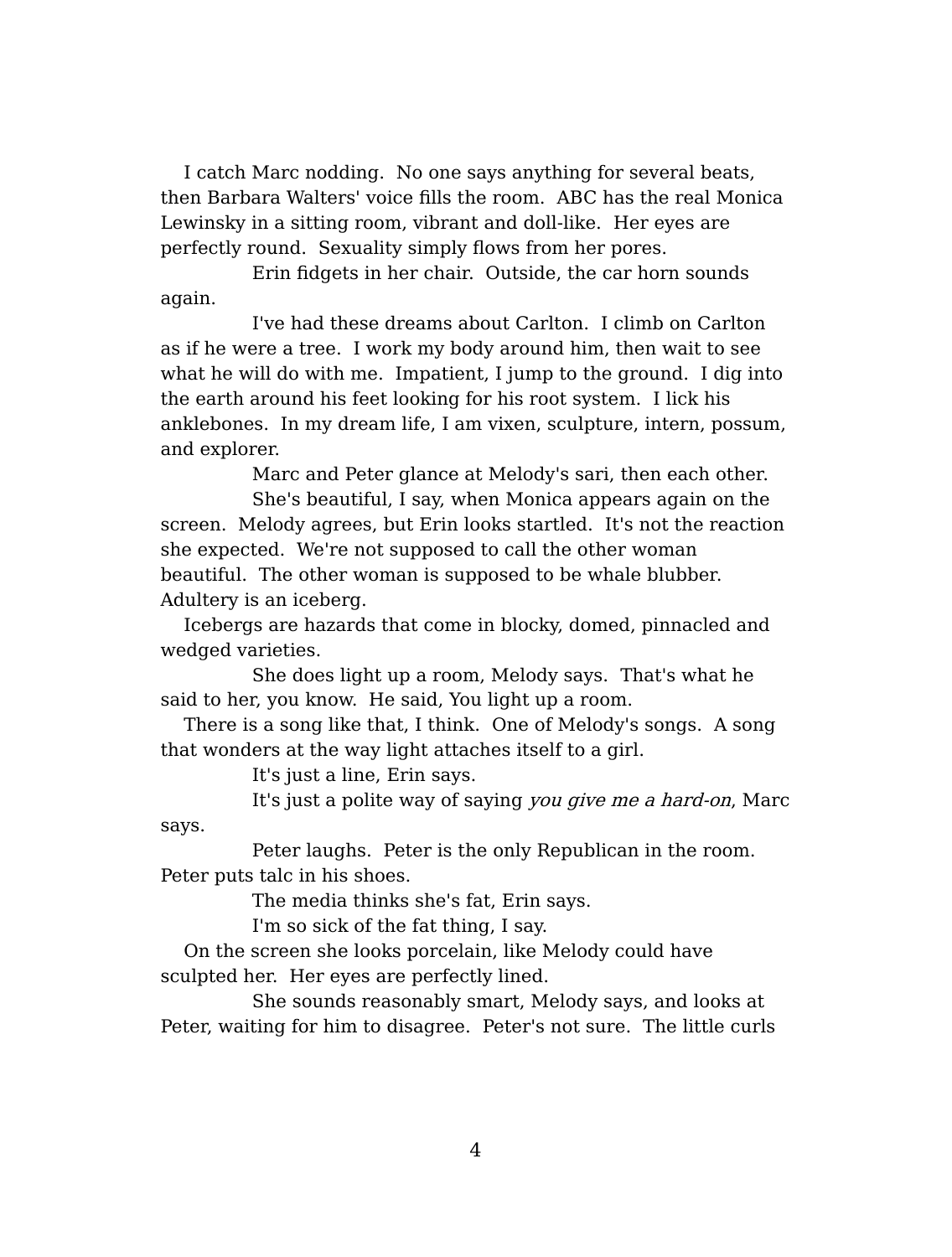around his temples are damp with humidity. Relative humidity- that's how they say it here.

I'm trying not to think of Carlton. I'm thinking the Antarctic continent is shaped roughly like a cross-section of the human brain.

I don't understand how … Peter begins.

Melody interrupts. He made her feel valuable.

Valuable, the way Melody says it, is a song, an anthem. There is no trace of ice in her voice. Later, I'll tell Marc the sari makes Melody look wise. Marc will say she looks silly.

I don't mean that, Peter says. But he forgets what he did mean.

Several years ago—before the Carlton dreams—Marc and I were at a dinner party and Marc said, Adulterous dreams are adultery. And I was astonished when everyone at the table agreed. No way, I said. But they all nodded yes.

Last night I told him, The human egg is bright orange, like a Southwestern sunset.

He nodded, and it killed me that he didn't say anything at all, that he didn't wonder why I'd brought it up, that we couldn't wonder together.

On the screen, Barbara Walters says, The President got a phone call from Congress while you were very closely together. Marc laughs at the way she says it; very closely together. So that's what they're calling it now, he says.

Peter shakes his head at us. And you voted for Clinton, he says. I'm not sure if he's scolding me, or the whole country. His head keeps shaking. Peter will calm when we leave, when Erin sleeps and he's here alone with leftover eggplant, assembling nursery decor. He'll check his blood pressure. Peter feels the intensity of things.

Explorers say that once you glimpse the Antarctic, it remains lodged in your mind's eye. The wind there is strong enough to lean on.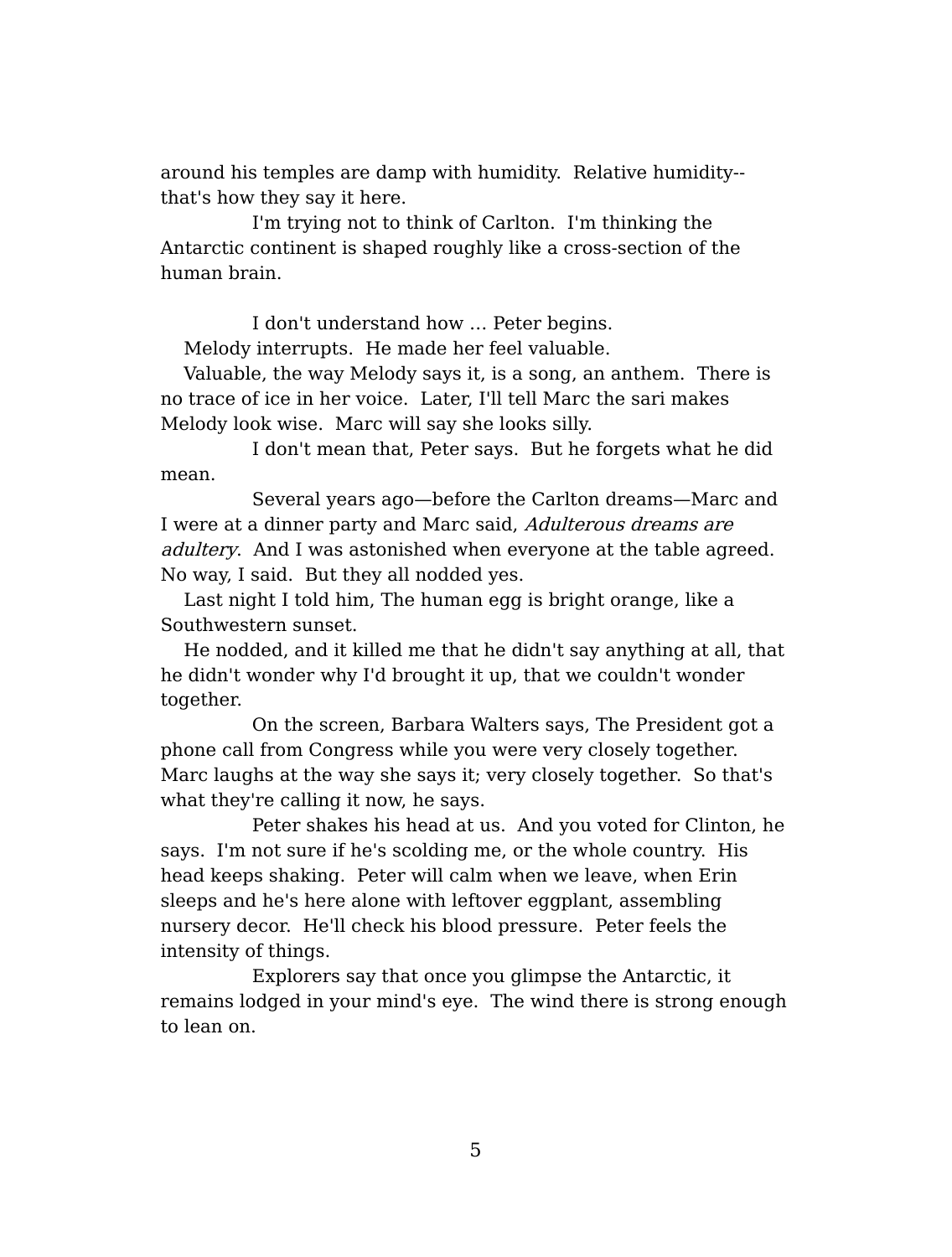Marc opens his mouth to say something, then thinks better of it.

It feels hard to imagine real Carlton in the world without Melody. I wonder if dream Carlton will be with me in Los Angeles. It seems strange that the nights will be longer there. I wonder about the brightness—a lack of cloud cover with the persistence of light.

I'm still proud that I voted for him, I say, and I mean it.

But if you were married to him, you'd kick him in the groin, Marc says.

Or worse, Melody says.

Worse, I agree.

I can imagine Erin giving up her flavors and spending her days in this tan house with toddlers everywhere. On the television Barbara Walters says, Did the President know you were seeing other men? Marc looks disgusted. Monica Lewinsky smiles and says, I told him he had some competition. The car horn sounds again and Melody gets up to close the window. Erin smirks. Peter tenses.

He knew, Monica Lewinsky says, and Peter throws his arms into the air. His forehead goes red. I can't watch anymore, he says. You know, by watching this, we become part of the problem, he says. But no one else moves. Peter jumps away from the chair and he's gone. Melody takes his place.

The camera stays close-in on Monica Lewinsky's mouth. I think: we're all so strong, nervous, and vulnerable. Erin keeps her eyes on the screen and says, I have to have that lipstick. Erin takes a cordless phone to the next room while Marc, Melody, and I continue to watch.

The switchboard at Revlon is jammed, Erin announces a few minutes later, but I'm leaving messages at a few places. Oh, and I'll try Sephora.

Determination and a phone call, Melody says. It's Erin's motto.

Before Peter, Erin knew how to flirt. She will never cheat on him. When their future children are grown, they will move to the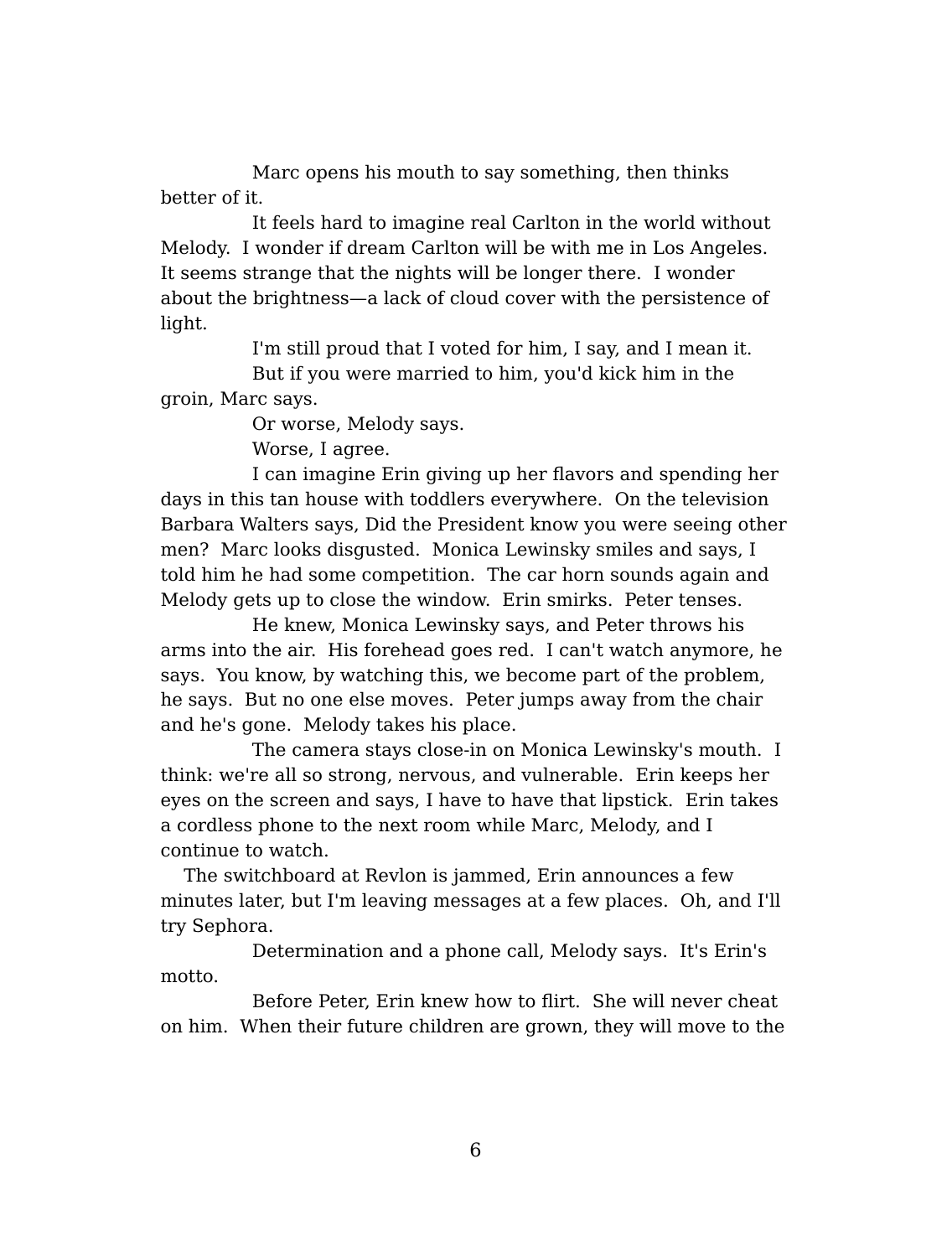country and buy horses. They are the sort of people who see their plans carried out.

Antarctica can be a love affair. Antarctica can be a cold hell.

I don't have the feelings of self-worth a young woman should have, Monica Lewinsky tells the nation. She seems to understand there will always be some amount of ice beneath her.

An explorer once said that going to Antarctica is like wiping your life away on a child's magic slate. It is the men, shocked by isolation, who invent Polar Madness. The silence, the snow white, the sleeping beauty—female explorers feel more familiar with the idea of being alone in the world.

Barbara Walters turns to the camera and the interview ends. Melody sighs. For now it seems, this drama is over. We listen as ABC calls Monica Lewinsky the Saga of the Year, but we're not so sure. There are more than 200 days left until the year ends.

A platypus has no external ears. She must rely on her own instinct and resourcefulness.

I think of fairy tales, the way Prince Charming kisses softly, always on the lips. Teenage girls inject cow fat into their lips to make them large and ready. A thundercloud breaks outside. In Chicago, this time of year, the rain is too hot to be refreshing.

Peter returns to the room with a new pitcher of iced tea. Melody thinks she may take the extra artichoke for Carlton. I know it's idealistic, but in my mind's eye, Melody walks into her house, the edges of her sari dragging on the floor. She holds the artichoke like a bridal bouquet, and Carlton loves her all over again.

Erin walks into the room, smiling in pain. The baby is kicking. Marc turns the television off. We take turns touching Erin's stomach. Melody says male births used to be celebrated with pink, and female births with blue, and somehow we mixed it up. Erin and Peter will not let their obstetrician tell them the gender of their baby. They want to be surprised.